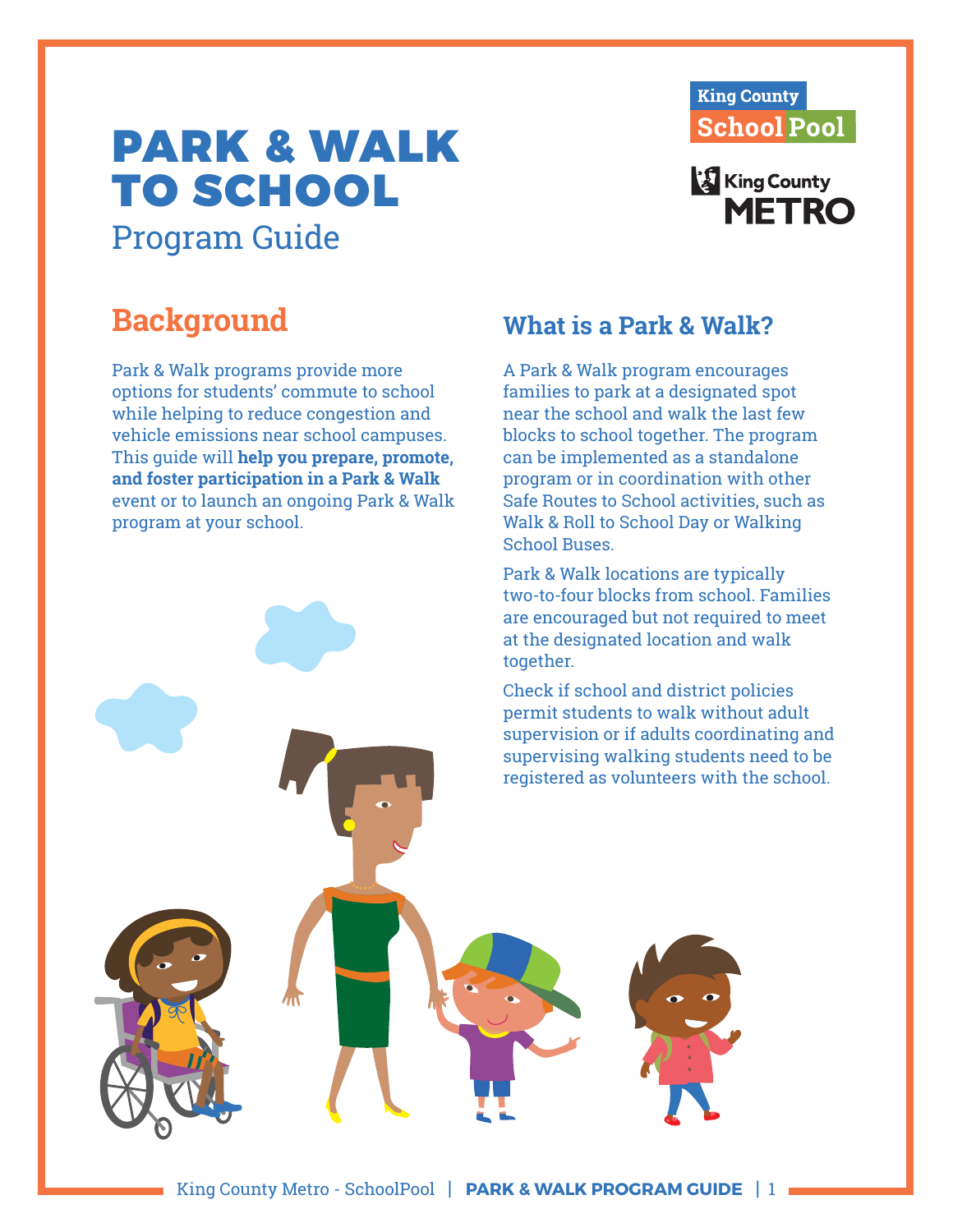### **Why Park & Walk?**

Not all students are able to walk, roll, or take the bus to school. Park & Walk programs seek to address several of these barriers to provide more options for students and families. A Park & Walk program:

Is an option for students who live too far from school to walk, experience obstacles along their route, or are not served by the school bus.



Can support ongoing Walk & Roll to School events by making events more inclusive.

Is a great way to decrease congestion and vehicle emissions near schools, promote more physical activity among students, and increase social interactions with other families and neighbors.

#### **Who plans a Park & Walk?**

Anyone can be the Park & Walk champion, as long as they receive permission from the school principal and follow school district requirements for volunteers.

Individuals directly involved in the school community are often the program champion, including: PTA members, parent volunteers, PE teachers, school nurses, and/or school administration. Other event champions could include city or school district staff, or a local non-profit staff. This guide is written for anyone who is leading or involved in planning a Park & Walk Program.

Find more information on the benefits of Safe Routes to School at **[kingcounty.gov/metro/schoolpool](www.kingcounty.gov/metro/schoolpool)**

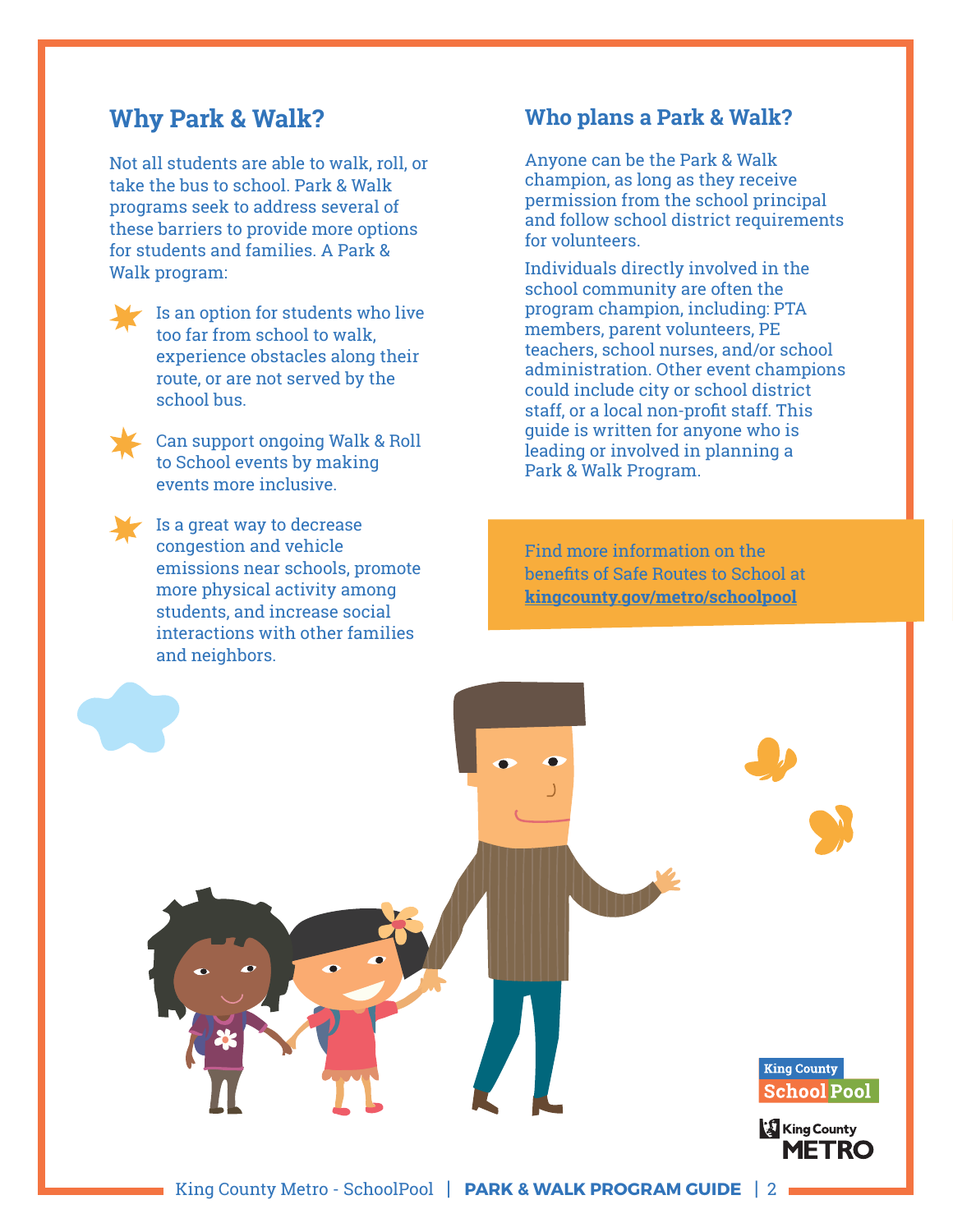

## **Plan a Park & Walk to School**



Park & Walk program can be simple and provide information to families about park and walk opportunities; or they can be more elaborate, coordinated programs.

The following steps provide guidance on establishing a more elaborate program and include important considerations for programs of all types. While this guide does not include a detailed time line, be sure to allow plenty of time for each step and recruit help from other project champions.

## **Preparation**

#### **Coordinate with School and District Staff**

Create an outline of what you'd like your Park & Walk program to look like and what information you need from the school or others to set the program in motion. *e.g., Will the Park & Walk be a one-day event or be an ongoing program?* 

Check in with school administration, the principal, and/or the school district to share your ideas.



Share your ideas with the PTA and other project champions to gain support for a Park & Walk Program and identify others to help.

#### **Identify Designated Park & Walk Sites**

- Designated Park & Walk sites can ease concerns about finding an available spot or selecting the best route to school. Good options for designated meeting sites should:
- $\triangleright$  Be within  $\frac{1}{2}$  mile from the school
- $\triangleright$  Provide a legal and safe place for multiple cars to park
- $\blacktriangleright$  Have a safe way to cross to get to the school, if crossing is required
- Avoid choosing sites along major roadways with difficult crossings. Consider designated parking lots or areas at the following:
- **Local parks or libraries**
- Places of worship *e.g., churches, mosques, and temples*
- ▶ Local businesses or strip malls
- Quiet neighborhood streets
- Alternatively, consider encouraging families to park several blocks from the school along neighborhood roadways. This is a great option to gain support for the program while exploring other opportunities for a designated parking area.

*continued!*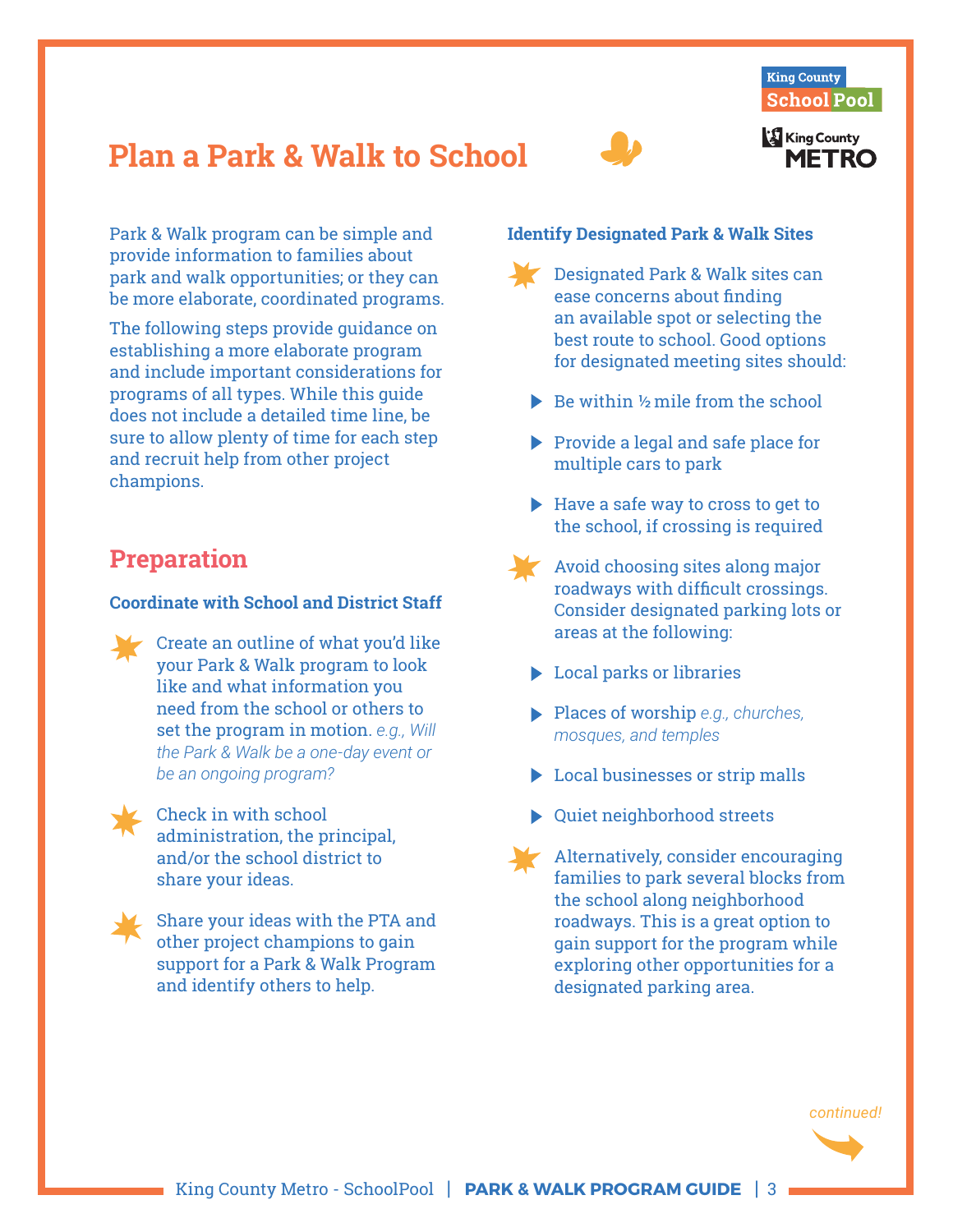

#### **Coordinate with Parking Lot Owners**

If a parking lot is identified as the designated meeting place, coordinate with the City and parking lot owners to gain permission and communicate the details of the program. For a one-day or intermittent Park & Walk event:



Reach out to the City or parking lot owner to ask for permission



Consider asking a City contact to ask the parking lot owner, if helpful



Ask the principal or school administration for assistance to help make the case

Create a one-page document to provide the lot owner with basic info about the Park & Walk program, including expected times of use, program benefits, and contact information

For long-term Park & Walk programs:



Ask the district to enter into a shared-use agreement or Memorandum of Understanding with the parking lot owner, which may be the City if it's a public park

### **Promotion**

#### **Key Messages**

To encourage participation in the program, share information about why families should participate and how they can get involved. Be sure to include information on:



Where to park and recommended walking routes



Benefits of the program



How they can learn more

Who to contact if they have questions or concerns

#### **Simple Promotion Strategies**

Use one or more of the following promotional strategies to draw awareness to the Park & Walk option:



Put up posters around the school with details about the program



Hand out flyers to families during pick-up and drop-off



Send flyers or letters home with students



Post on social media *e.g., the school's PTA page* 



Include an article in the school newsletter or on the website



Provide information in new student or new school year orientation materials

*continued!*

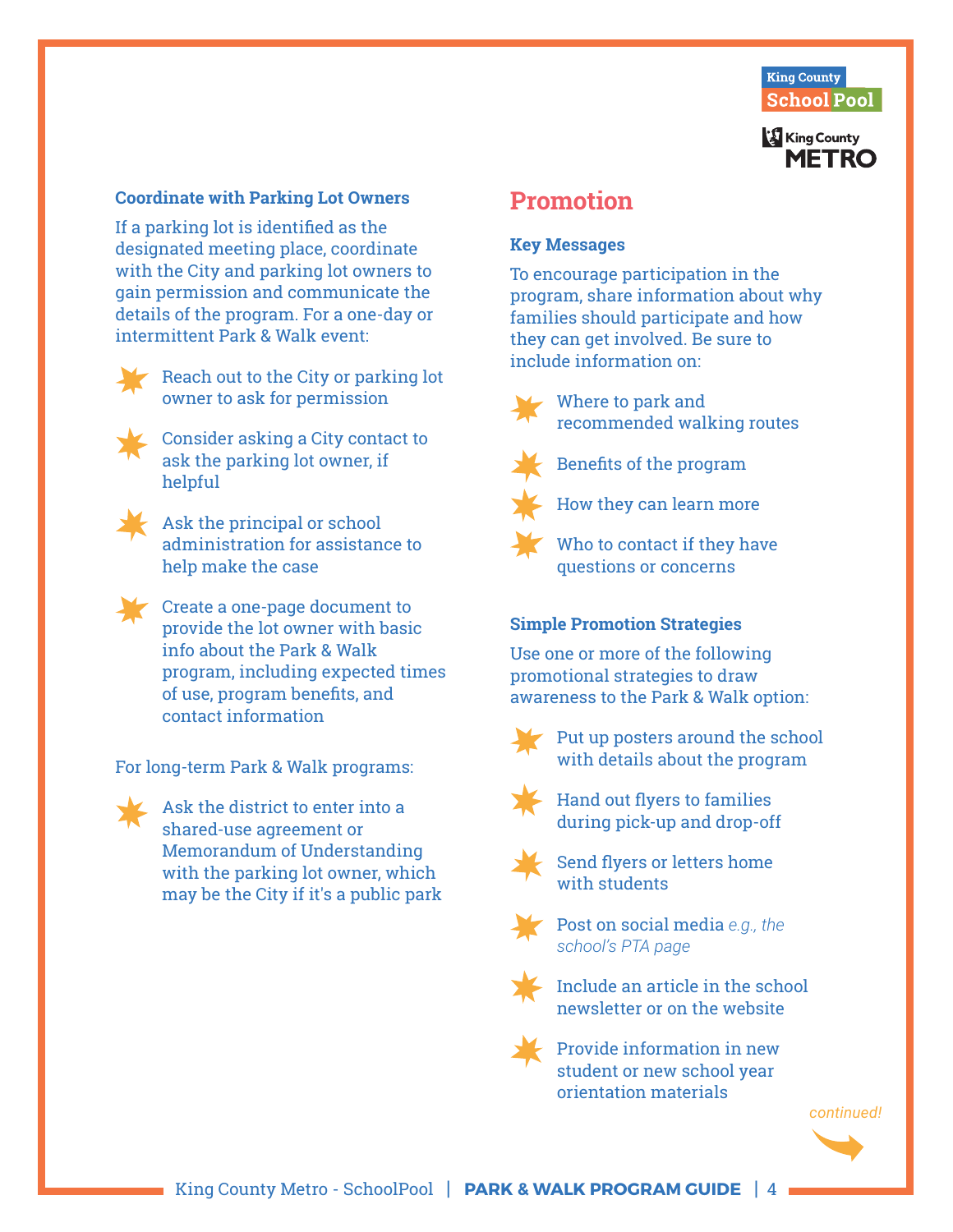

#### **Additional Promotion Strategies**

Announce the program at PTA meetings and school events



Make the Park & Walk a social event for families by encouraging families to meet at the designated drop-off/pick-up site(s) at a specific time so that students and parents can walk together in a group



Create maps of designated sites to distribute to families, noting if there are any parking rules or requests to follow



Tailor promotional messages to the school's interests, such as: congestion, pollution, health, and safety

Consider coordinating with Walk & Roll to School Day events

#### **Crosswalk Reminders**

- **STOP** at the curb's edge.
- **LOOK** left, right, and behind you.
- **MAKE EYE CONTACT** with drivers.
- **DISCONNECT** from cell phone and headphone distractions.
- **WALK WITH AN ADULT,** other students, or a buddy.
- **FOLLOW DIRECTIONS** from crossing guards and safety patrols.

#### **Incentives**

Incentives can effectively encourage families and students to try out Park & Walk. For elementary students, incentives should be small and can be offered to all those who sign-up or pledge to participate, on an ongoing basis, or at a promotional event. For Middle or High school students, offering a raffle for a larger item is typically more successful at encouraging participation. Consider including Park & Walk families in celebratory efforts for Walk & Roll to School Days. Incentive offerings include:

- Providing free stickers or hand stamps, coffee, juice, pastries, and fruit a few days throughout the school year to families who participate in Park & Walk. Reach out to local businesses, who may be willing to donate select items.
- 

Checking with your local city agency for any safety based incentives, such as reflective zipper pulls or backpack lights.

#### **Safety**

Safe walking tips information and resources should be distributed to participating families. Details about challenging crossings or areas near the school could be provided if families are choosing their own Park & Walk site.

*Download printable Safety Tips available in multiple languages at [kingcounty.gov/metro/schoolpool](www.kingcounty.gov/metro/schoolpool)*

*continued!*